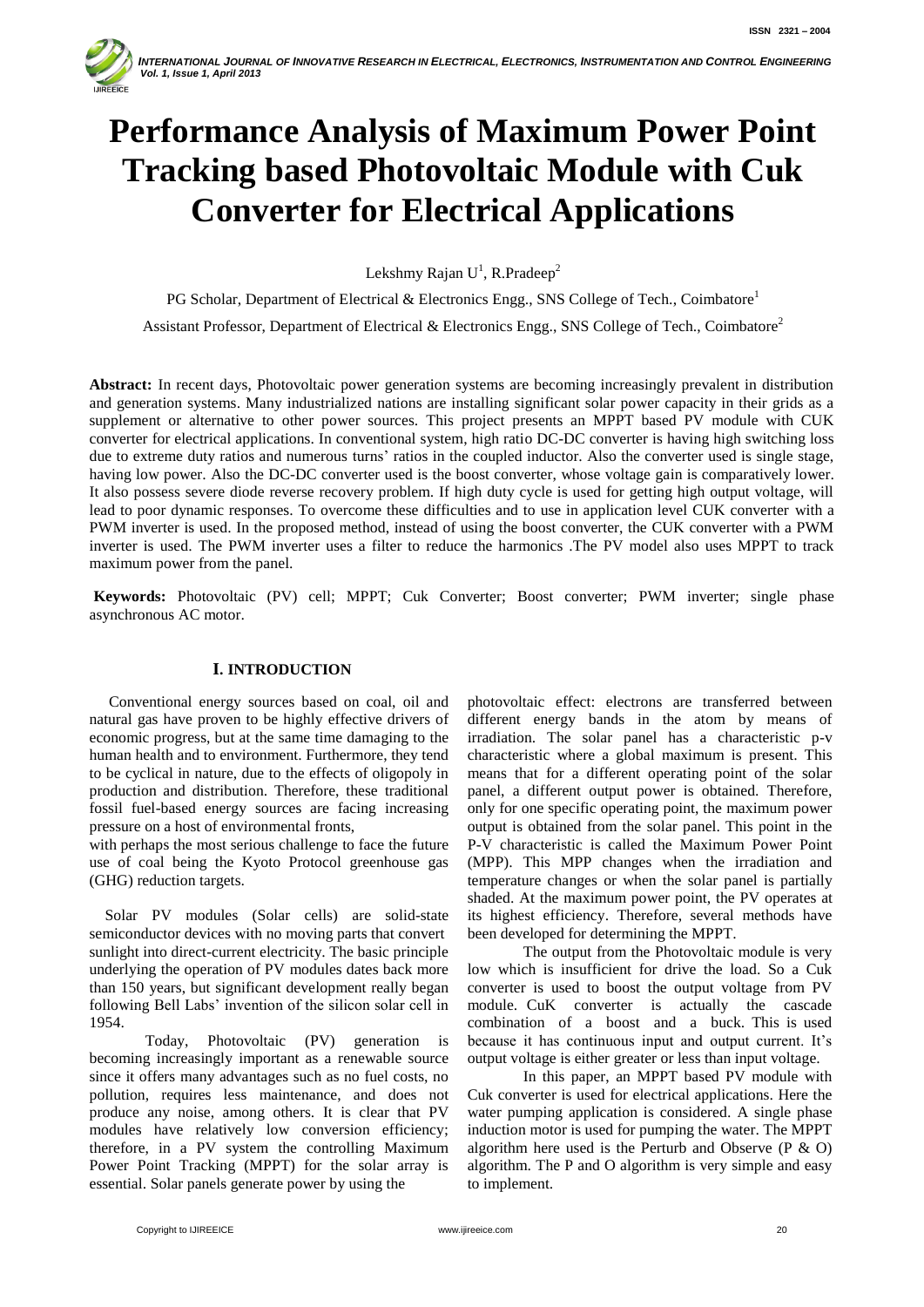INTERNATIONAL JOURNAL OF INNOVATIVE RESEARCH IN ELECTRICAL, ELECTRONICS, INSTRUMENTATION AND CONTROL ENGINEERING  *Vol. 1, Issue 1, April 2013* FFICE

#### II. SYSTEM CONFIGURATION AND MODELING

Fig 1. shows the block diagram of the MPPT based PV module with Cuk converter for water pumping application. There are five key components in the system: 1) PV cell 2) Cuk converter 3) PWM inverter 4) Battery 5) Single phase asynchronous motor.



## Fig.1. Block diagram of MPPT based PV module with Cuk converter for water pumping application.

In this proposed system, the PV module produces a low DC output voltage. For boosting this PV voltage a Cuk converter is used. It is clear that the output from the PV panel is varying. So an MPPT algorithm is used to track the maximum power from the PV panel. Here the Perturb and Observe (P  $\&$  O) algorithm is used because of its simplicity and ease to implement. Here power and current is taken as the input to the  $P \& O$  algorithm. By analyzing the variations in power and current, a corresponding duty cycle is produced. This duty cycle signal is given as the gate signal for Cuk converter. The boosted output DC voltage from the cuk converter is converted to single phase AC signal using a PWM inverter. Here a battery is used as a backup source due to insufficiency of solar light in some situation. The output voltage from the inverter (230V) is given to the motor for pumping the water.

# A. PHOTOVOLTAIC CELL MODELLING

The photovoltaic system (PV) for converting solar energy into electricity is a vital way for the generation of electricity only if, for all weather conditions it can produce the maximum possible output. The PV array has a highly non-linear V-I characteristic varying with the irradiance and temperature that substantially affects the array power output.

The Maximum Power Point Tracking (MPPT) control of the PV system is therefore critical for the success of a PV system. MPPT algorithms are ranging

from simple hill-climbing algorithms to fuzzy logic and neural network algorithms. The hill climbing algorithms are widely used for the practical PV systems because of its simplicity and it does not require prior study or modeling of the source characteristics and can account for characteristics drift resulting from shadowing, ageing, or other operating irregularities. The P & O algorithm is the most commonly used hill climbing algorithm.



Fig.2. Equivalent circuit of a PV cell

The building block of PV arrays is the PV cell, which is basically a p-n semiconductor junction, shown in figure.2. The V-I characteristic of a solar cell is given by the Eq. $(1)$ .

$$
I = I_{sc} - I_0 \{ exp[(q(V+R_s I))/nkT_k] - 1 \} - ((V+R_s I)/R_{sh})
$$
 (1)

Where the output voltage and current of the PV cell is represented by V and I respectively; *Rs* and *Rsh* are the series and shunt resistance of the cell; *q* is the electronic charge; *Isc* is the light-generated current; *Io* is the reverse saturation current; *n* is a dimensionless factor; *k* is the Boltzmann constant, and  $T_k$  is the temperature in kelvin.

Voltage output of a PV cell:

 $V_{pv} = [NsAKT/q]ln[(Np\times Iph-Ipv+Np\times Io)/Io]$ -IpvRs (2)

Current output of a PV cell:

$$
Ipv = Np \times Iph-Np \times Io[exp[(q(Vpv+RsIpv))/NsAkTk]-1]
$$
 (3)

The output power P of PV array can be calculated by using the following equation:

$$
Ppv = IpvxVpv
$$
 (4)

Ppv=Vpv×Np×Iph-Vpv×Np×Io[exp[(q(Vpv+RsIpv))**/** 

$$
NsAkTk]-1]
$$
 (5)

Where,

 $N<sub>s</sub>$  is the total number of series connected cells.  $N_p$  is the total number of cells connected in parallel.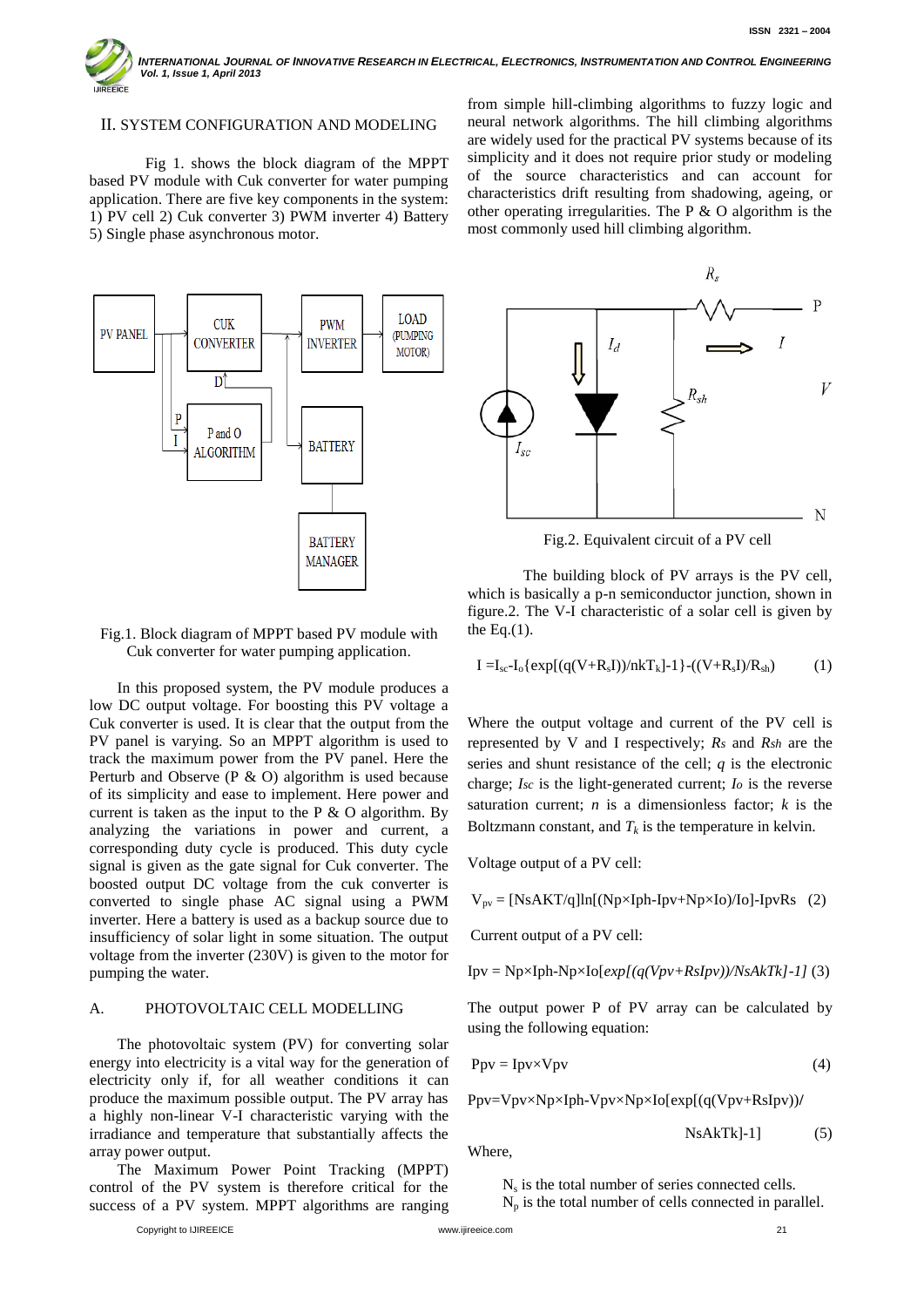

INTERNATIONAL JOURNAL OF INNOVATIVE RESEARCH IN ELECTRICAL, ELECTRONICS, INSTRUMENTATION AND CONTROL ENGINEERING  *Vol. 1, Issue 1, April 2013*

 $V_{\text{pv}}$  is the output voltage of a PV cell (V).  $I_{\text{pv}}$  is the PV cell output current (A).

Saturation Current,

Is=Io\*((T/Tr)^3)\*exp(((q\*Ego)/(K\*A))\*(( 1/ Tr) -

Where,

Ego – Band gap for silicon  $(1.1 \text{ eV})$ .

- $T_r$  Reference temperature.
- T Cell temperature.
- K Boltzmann Constant (1.3806e-23Nm/K).

 $(1/T)$ )) (6)

- q Charge of electron (1.602e-19Coulomb).
- A Ideality factor (1.4952)



Fig 3. Simulink model of a PV cell

Here the MATLAB coding is used to design the PV module. 72 cells are used here to develop the required voltage.

# B. MAXIMUM POWER POINT ALGORITHM

 The maximum power operating point in a PV module depends on the operating temperature, solar radiation level, and load current. That's why control algorithms are developed in order to ensure that operating point achieves its optimal value. Maximum Power Point algorithms are necessary in PV applications because the MPP of a solar panel varies with the irradiation and temperature, therefore the use of MPPT algorithms is required in order to obtain the maximum power from a solar array.

## B1. PERTURB AND OBSERVE TECHNIQUE

The perturb and observe (P and O) algorithm, also known as the hill climbing method, is very popular and the most commonly used alogorithm because of its simplicity in algorithm and the ease of implementation. The basic form of the P&O algorithm operates as follows. Figure 4 shows a PV module's output power curve as a function of voltage (P-V curve), at the constant irradiance and the constant module temperature, assuming the PV module is operating at a point which is away from the Maximum Power Point. In this algorithm the operating voltage of the PV module is perturbed by a small increment and the resulting change of power ∆P is analyzed. If the  $\Delta P$  is positive, then it is supposed that it has moved the operating point closer to the

MPP. Thus the further voltage perturbations in the same direction should move the operating point toward the MPP. If the ∆P is negative the operating point has moved away from the maximum power point and the direction of perturbation should be reversed to move back toward the MPP. Figure 5 shows the flowchart of this algorithm.







Fig 5. Flowchart of P & O MPPT algorithm

#### **CUK CONVERTER**

Cuk converter is the cascade combination of a boost and a buck converter. Cuk converter has the following advantages.

• Continuous input current.

• Continuous output current.

•Obtained output voltage can be either greater or less than input voltage.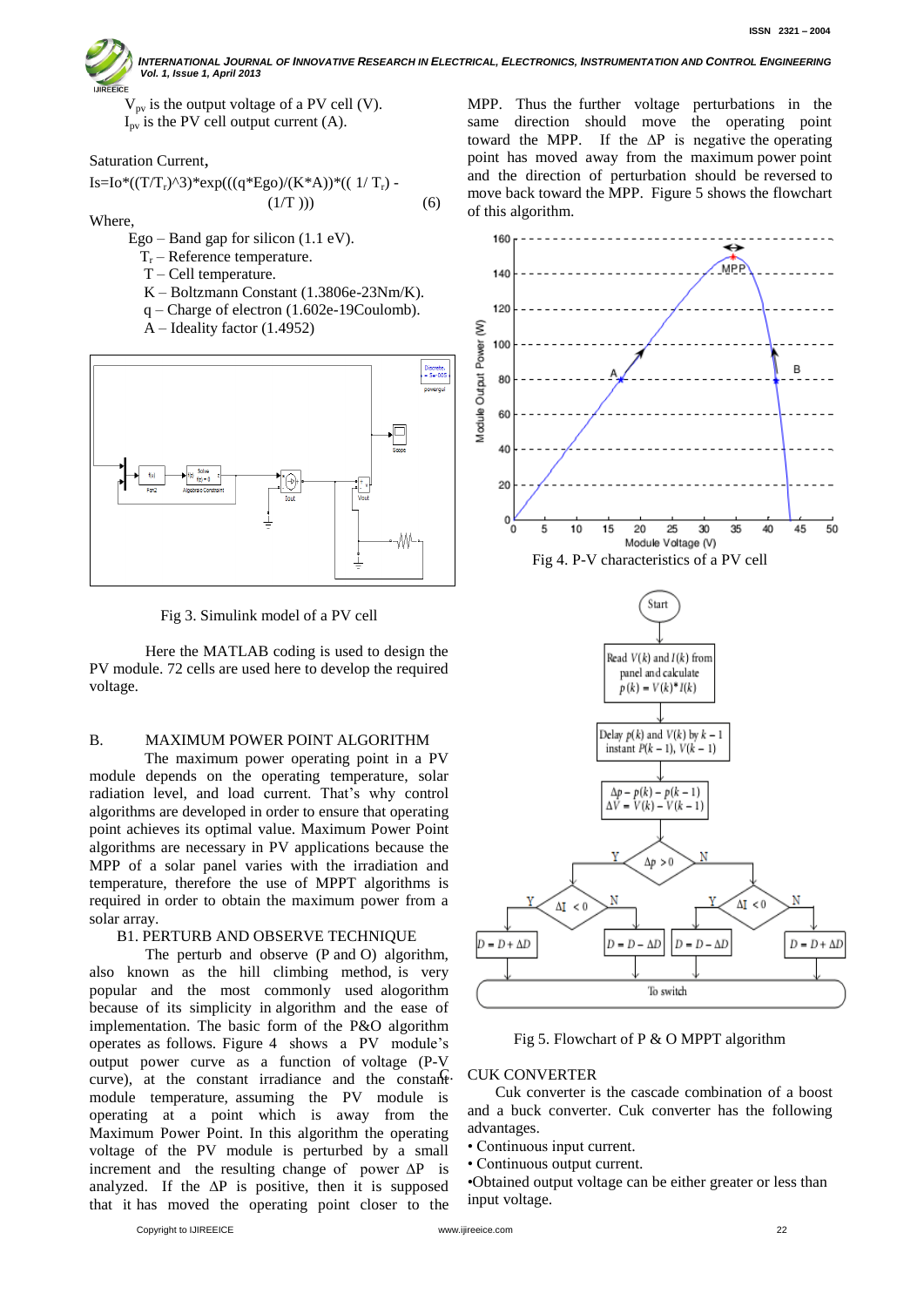INTERNATIONAL JOURNAL OF INNOVATIVE RESEARCH IN ELECTRICAL, ELECTRONICS, INSTRUMENTATION AND CONTROL ENGINEERING  *Vol. 1, Issue 1, April 2013* **JIREEICE** 



Fig 6. Cuk Converter

The circuit of the Cuk converter is shown in Fig.5. It consists of an input dc voltage source  $V_s$ , input inductor L<sub>1</sub>, energy transfer capacitor C1, controllable switch S, diode D, filter capacitor C, filter inductor L2, and load resistance R.

The main advantage of this topology is a continuous current at both the input and the output of the converter.





 Fig 7. Simulink model of an MPPT based PV module with Cuk converter



Fig 8. Output Voltage waveform of the PV module





Fig 10. Output power of the PV module







Fig 12. Cuk converter output voltage

# E. BATTERY

 Many battery systems have been used for electric applications, that is, by using Ni-Cd, Pb acid, or Ni-MH type. Practical experience shows that Ni-MH type, in spite of its higher cost, is the most suitable system in terms of endurance and reliability. As a result, the hybrid system developed in this paper,it includes a Ni-MH battery. The battery specifications are 300 Ah and 215 V. It has been modeled by the Ni-MH battery model included in SimPowerSystem.

$$
U_{\text{bat}} = E - R_i \quad i \tag{7}
$$

$$
E = Eo - K (Q/(Q-fi dt)) + A exp(B f i dt)
$$
 (8)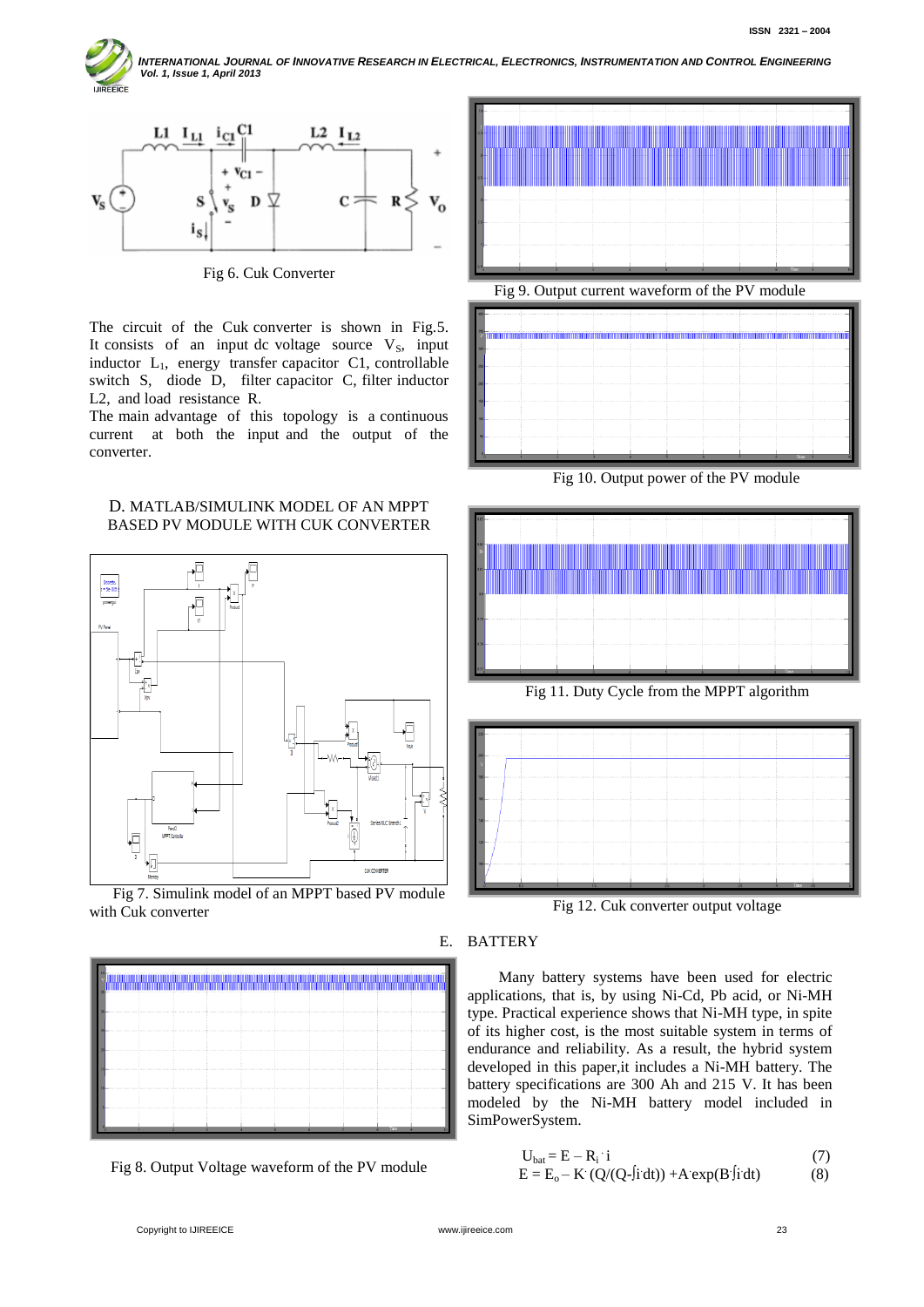

INTERNATIONAL JOURNAL OF INNOVATIVE RESEARCH IN ELECTRICAL, ELECTRONICS, INSTRUMENTATION AND CONTROL ENGINEERING  *Vol. 1, Issue 1, April 2013*

Where  $U_{bat}$  is the battery voltage, E is the no-load voltage,  $R_i$  is the internal resistance, I is the battery current,  $E_0$  is the constant voltage, K is the polarization voltage, Q is the battery capacity, A is the exponential voltage, and B is the exponential capacity.

 In the transportation application using Ni-MH batteries, the state of charge (SOC) is preferably kept as close to 50% as possible or within 30% to 70%. Since at these SOC's, the Coulombic charge efficiency is very high. Thus, the implemented model calculates the battery SOC as

$$
SOC = 100 \cdot (1 - (\text{fidt})/Q) \tag{9}
$$

# F. SIMULINK MODEL OF AN MPPT BASED PV MODULE WITH CUK CONVERTER FOR WATER PUMPING APPLICATION



Fig.13. Simulink model of an MPPT based PV module with Cuk converter for water pumping application.



Fig.14. Output Voltage of battery



Fig.15. PWM inverter Output Voltage



Fig.16. Speed of the motor

# **CONCLUSION**

 In this paper, a high-performance stand-alone PV generation system for water pumping application is successfully developed. Perturb and observe algorithm has been used for maximum power point tracking. The results validate that MPPT can significantly increase the efficiency of energy production from PV and the performance of the PV water pumping system. According to the results, the conversion efficiency of the proposed converter is higher than the conventional converters. Also, the ac output voltage of the PWM inverter can almost maintain a sinusoidal waveform, and the corresponding THD value is between 2 to 3%, which satisfies the demand of the harmonic standards in industrial applications . The effectiveness of the system is verified through the MATLAB simulation.

## **ACKNOWLEDGMENT**

We thank to Dr.R.Subramanian, Asst.Prof. R. Karthick and Asst.Prof. R,Rajasekaran of the Electrical and Electronics Department, SNS College of Technology, Coimbatore, for their contribution of this work.

#### **REFERENCES**

1. Tsorng -Ju Liang, Shih-Ming Chen, Lung-Sheng Yang, and Jiann-Fuh Chen, "A safety enhanced high step up DC-DC converter for AC Photovoltaic module application" IEEE Transaction. On Power Electron., vol.27, no.4.,April 2012.

Tsorng- Ju Liang, Shih-Ming Chen, Lung-Sheng Yang, and Jiann-Fuh Chen, "A cascaded high step-up DC–DC converter with single switch for microsource applications" IEEE Transactions on Power Electronics, vol. 26, no. 4., April 2011.

3. Xiangning He and Wuhua Li, "Review of nonisolated high step-up DC-DC converters in Photovoltaic grid-connected applications" IEEE Transactions on Industrial Electronics, vol. 58, no. 4.,April 2011.

4. G. W. Moon, K. B. Park and M. J. Youn, "Nonisolated high step-up boost converter integrated with sepic converter," IEEE Transactions on Power Electronics,volume. 25, no. 9, pp. 2266–2275, Sep. 2010.

5. T.J.Liang and L.S.Yang , "Analysis and implementation of a novel bidirectional dc–dc converter," IEEE Trans. Industrial Electron., vol. 59, no. 1, pp. 422–434, Jan. 2012.

6. J. K. Pedersen, S. B. Kjaer and F. Blaabjerg , "A review of single-phase grid-connected inverters for photovoltaic modules," IEEE Trans. on Industrial Appl., vol. 41, no. 5, pp. 1292–1306, Sep./Oct. 2005. 7. F. C. Lee and Q. Zhao, "High-efficiency, high step-up dc–dc

converters," IEEE Trans. Power Electronics, vol. 18, no. 1, pp. 65–73, Jan. 2003. 8. F. L. Luo and M. Zhu, "Voltage-lift-type Cuk converters:

Topology and analysis," IET Power Electronics, volume. 2, no. 2, pp. 178–191, Mar. 2009.

9. J. Xu, " Modelling and analysis of switching dc–dc converter with coupled-inductor," in Proc. IEEE 1991 Int. Conf. Circuits Syst. (CICCAS), 1991, pp. 717–720.

10. J. Calvente, C. Restrepo, A. Cid, A. El Aroudi, and R. Giral, "A non-inverting buck-boost dc–dc switching converter with high